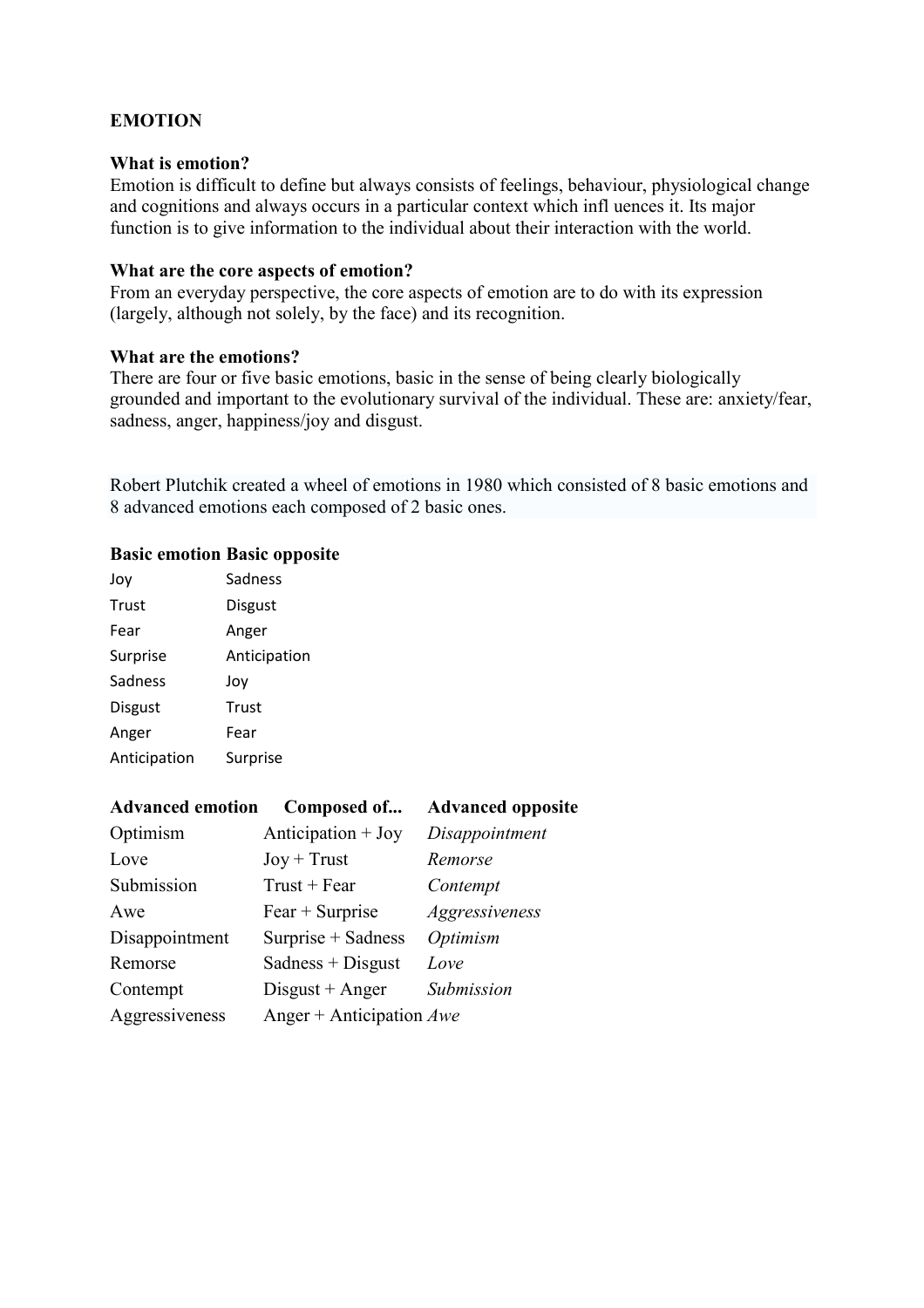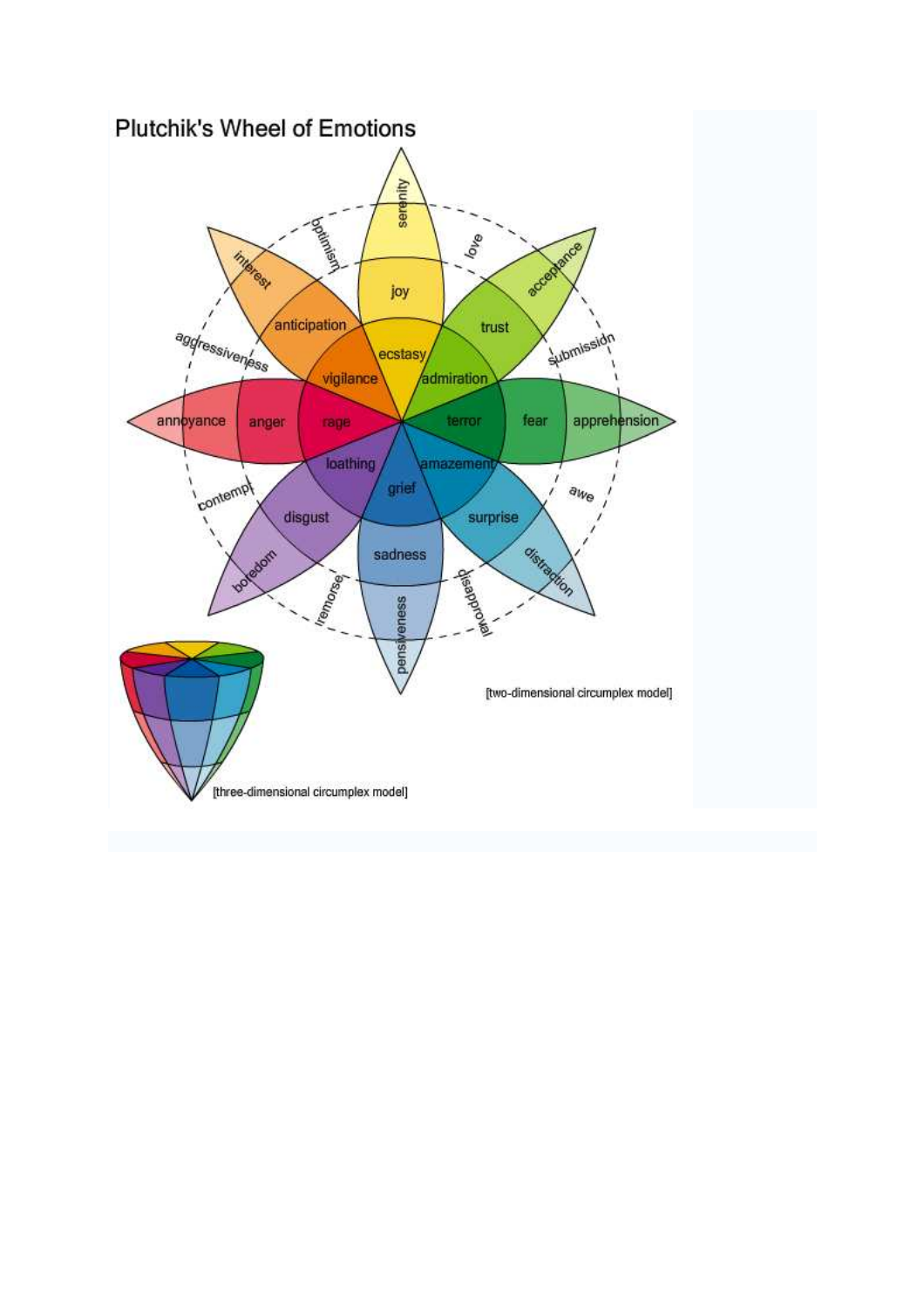# **Emotions by groups**

Here is a categorised, tree structured list of emotions as described in Parrot (2001)

| Primary<br>emotion | Secondary<br>emotion | <b>Tertiary emotions</b>                                                                                                                                                     |
|--------------------|----------------------|------------------------------------------------------------------------------------------------------------------------------------------------------------------------------|
| Love               | Affection            | Adoration, affection, love, fondness, liking, attraction, caring,<br>tenderness, compassion, sentimentality                                                                  |
|                    | Lust                 | Arousal, desire, lust, passion, infatuation                                                                                                                                  |
|                    | Longing              | Longing                                                                                                                                                                      |
|                    | Cheerfulness         | Amusement, bliss, cheerfulness, gaiety, glee, jolliness,<br>joviality, joy, delight, enjoyment, gladness, happiness,<br>jubilation, elation, satisfaction, ecstasy, euphoria |
|                    | Zest                 | Enthusiasm, zeal, zest, excitement, thrill, exhilaration                                                                                                                     |
| Joy                | Contentment          | Contentment, pleasure                                                                                                                                                        |
|                    | Pride                | Pride, triumph                                                                                                                                                               |
|                    | Optimism             | Eagerness, hope, optimism                                                                                                                                                    |
|                    | Enthrallment         | Enthrallment, rapture                                                                                                                                                        |
|                    | Relief               | Relief                                                                                                                                                                       |
| Surprise           | Surprise             | Amazement, surprise, astonishment                                                                                                                                            |
| Anger              | <b>Irritation</b>    | Aggravation, irritation, agitation, annoyance, grouchiness,<br>grumpiness                                                                                                    |
|                    | Exasperation         | Exasperation, frustration                                                                                                                                                    |
|                    | Rage                 | Anger, rage, outrage, fury, wrath, hostility, ferocity, bitterness,<br>hate, scorn, spite, vengefulness, dislike, resentment                                                 |
|                    | Disgust              | Disgust, revulsion, contempt, loathing                                                                                                                                       |
|                    | Envy                 | Envy, jealousy                                                                                                                                                               |
|                    | Torment              | Torment                                                                                                                                                                      |
|                    | Suffering            | Agony, suffering, hurt, anguish                                                                                                                                              |
|                    | <b>Sadness</b>       | Depression, despair, hopelessness, gloom, glumness, sadness,<br>unhappiness, grief, sorrow, woe, misery, melancholy                                                          |
|                    | Disappointment       | Dismay, disappointment, displeasure                                                                                                                                          |
| Sadness            | <b>Shame</b>         | Guilt, shame, regret, remorse                                                                                                                                                |
|                    | Neglect              | Alienation, isolation, neglect, loneliness, rejection,<br>homesickness, defeat, dejection, insecurity, embarrassment,<br>humiliation, insult                                 |
|                    | Sympathy             | Pity, sympathy                                                                                                                                                               |
| Fear               | <b>Horror</b>        | Alarm, shock, fear, fright, horror, terror, panic, hysteria,<br>mortification                                                                                                |
|                    | Nervousness          | Anxiety, nervousness, tenseness, uneasiness, apprehension,<br>worry, distress, dread                                                                                         |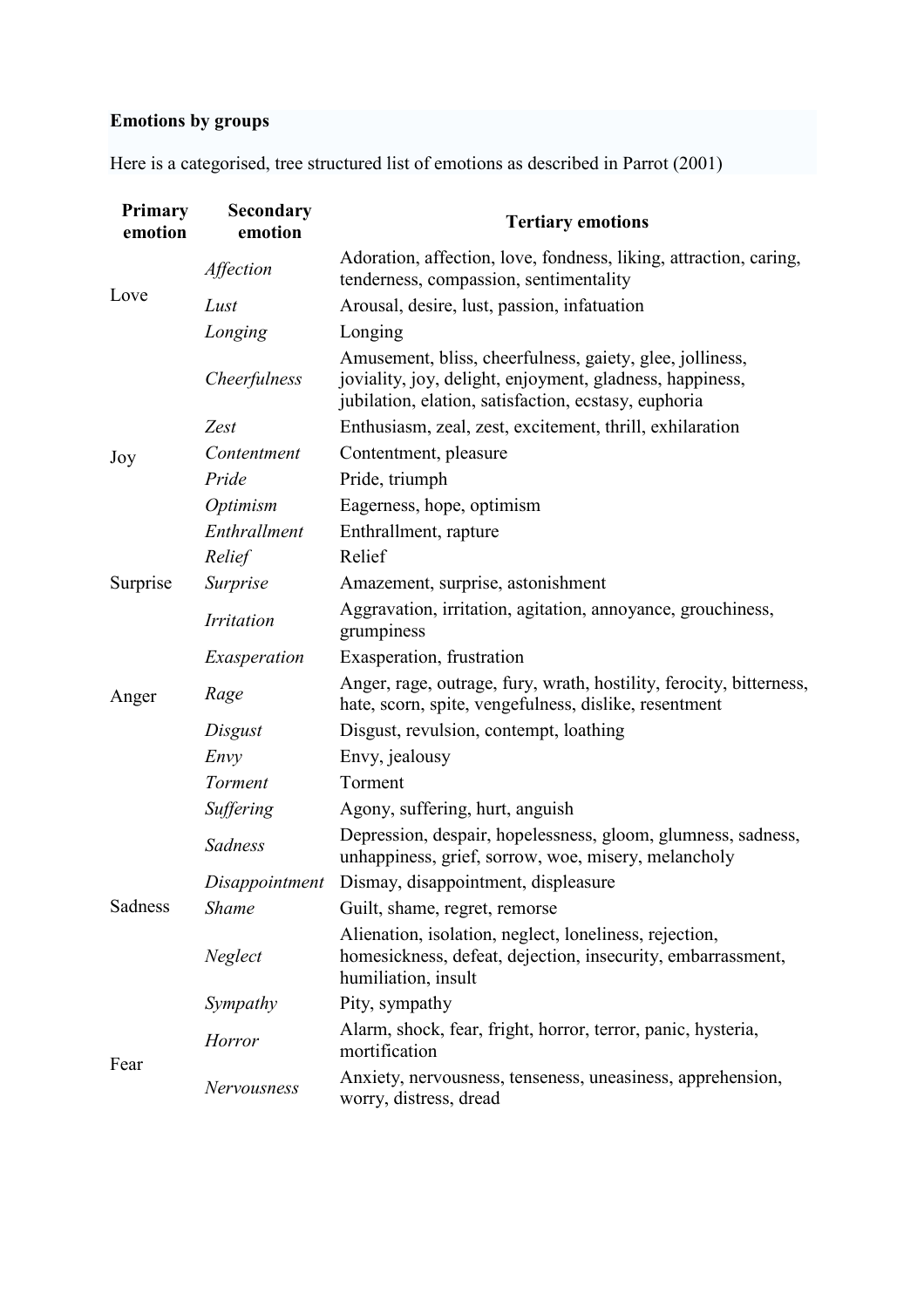# **What are the socially constructed and self-conscious emotions?**

The socially constructed and self-conscious or self-referent emotions are: pride, shyness, embarrassment, guilt and shame. Some of these emotions, as well as giving information to the individual, also function as mechanisms of social control.

# **Is there any difference between men and women in emotion?**

The stereotypes concerning the difference between men and women in emotion in Western society are partly borne out. Although women are not more emotional than men, they are encouraged to express emotion more than men and to be more responsible for its control both in themselves and others.

#### **Can emotions be wrong?**

Emotions cannot be wrong. It may be that your *expression* of a particular emotion might be inappropriate in the context. It might not be regarded as seemly, for example, to give open vent to your anger at a board meeting or to continue grieving too openly for too long over the death of your cat. But the *experience* of such anger or grief is simply the experience and there is little you can do about it other than to give it due attention.

# **What is facial expression?**

In human beings emotional behaviour has mainly been studied with respect to facial expression. The expressions for the various emotions seem to be universal although the rules for when and how much to express the emotions vary from culture to culture.

# **What is the relation of emotion and physiological arousal?**

Physiological arousal is thought to be, but has not been proved to be, a necessary aspect of emotion. Both the autonomic and the central nervous systems are implicated in emotion although there is little to support the idea that each emotion has its own particular pattern of physiological response.

#### **What is the relation of emotion and cognition?**

There are intricate relationships between cognition and emotion, some psychologists believing that emotion cannot occur without cognition. The major form of cognition involved in emotion is the appraisal of the signifi cance of stimuli for the individual. Whether or not cognition is necessary to emotion remains a moot point.

**Meta-emotion** refers to the emotional reactions to one's own emotions (second-order emotions about primary emotions). An example would be being angry (the primary emotion) and being afraid of one's anger (the meta-emotion).

# **What comes first?**

You are walking down a dark alley late at night. You hear footsteps behind you and you begin to tremble, your heart beats faster, and your breathing deepens. At the same time as these physiological changes occur you also experience the emotion of fear.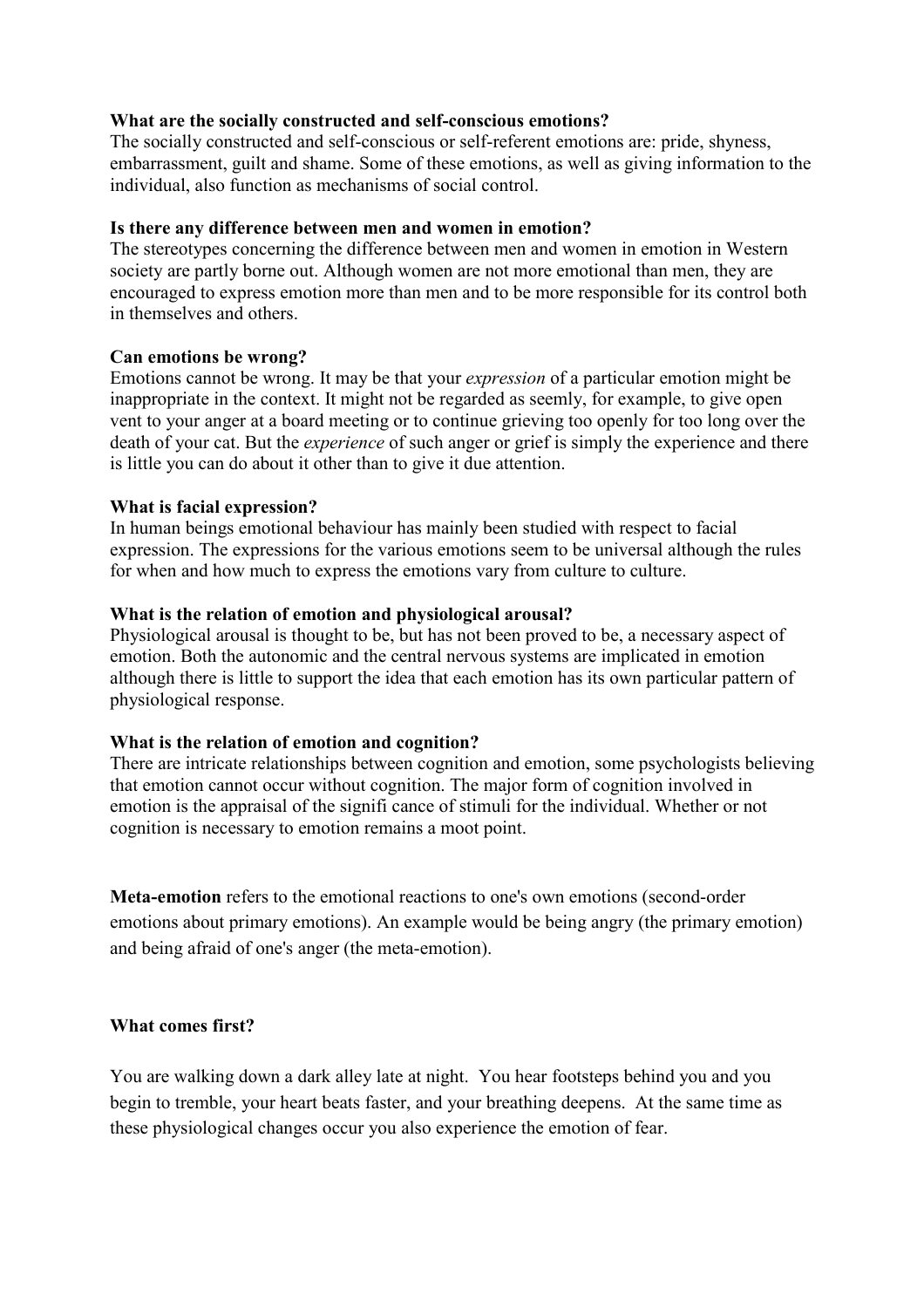The thought? The physiological arousal? The behavior? Or does emotion exist in a vacuum, whether or not these other components are present?

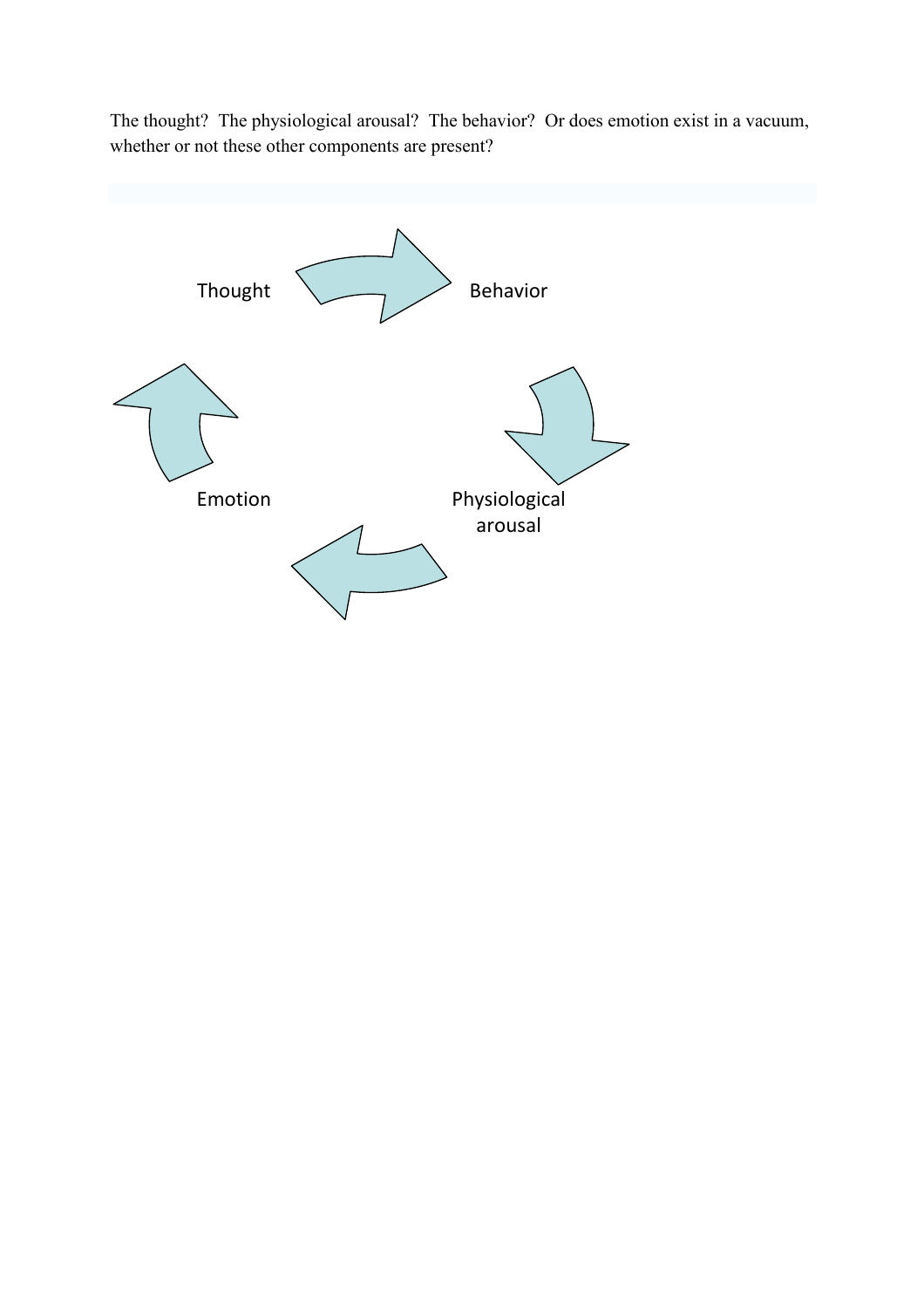# **COGNITION**

Cognition is a term referring to the mental processes involved in gaining knowledge and comprehension, including thinking, knowing, remembering, judging, and problem solving. These are higher-level functions of the brain and encompass language, imagination, perception, and planning.

**Cognitions** (Latin, *cogito*: to think) are the contents of cognitive processes) such as thinking and fantasy memory, attention, perception, etc. They include:

Attitudes Beliefs **Concepts** Expectations Irrational beliefs

It is clear that emotion and cognition are intimately intertwined and that emotion and motivation are also connected. It is diffi cult to understand emotion without considering cognition.

Consider the elements that go to make up the reaction. It is your *beliefs or knowledge* about the nature of root canal operations that lead to the anxiety. You have considered what is to come and judged how it is likely to affect you. The result is anxiety. The emotional reaction has followed on the heels of cognitions in the form of beliefs and knowledge. If you had already experienced a root canal procedure and found that it was easy and painless, then your beliefs would be different and you would not be anxious.

The main way in which cognitions and emotions are linked is through *appraisals.* When anything happens, we evaluate what it means for us, its significance to us – this is an emotional appraisal, or an appraisal that leads to an emotional reaction. These appraisals are believed to help us in making fine distinctions about our emotional experiences or in determining the extent or the intensity of the emotion.

For example, seeing a \$100 note on the pavement would produce a very different emotional reaction from seeing the same note in a pool of vomit.

There are (at least) two sides to the matter – appraisals always precede emotion, and cognition and emotion are independent (although often related). If you are standing waiting to pay in a cafeteria with a laden tray and someone crashes into you from behind, sending everything flying, your reaction is likely to be instantaneous and to ocur without apparent thought.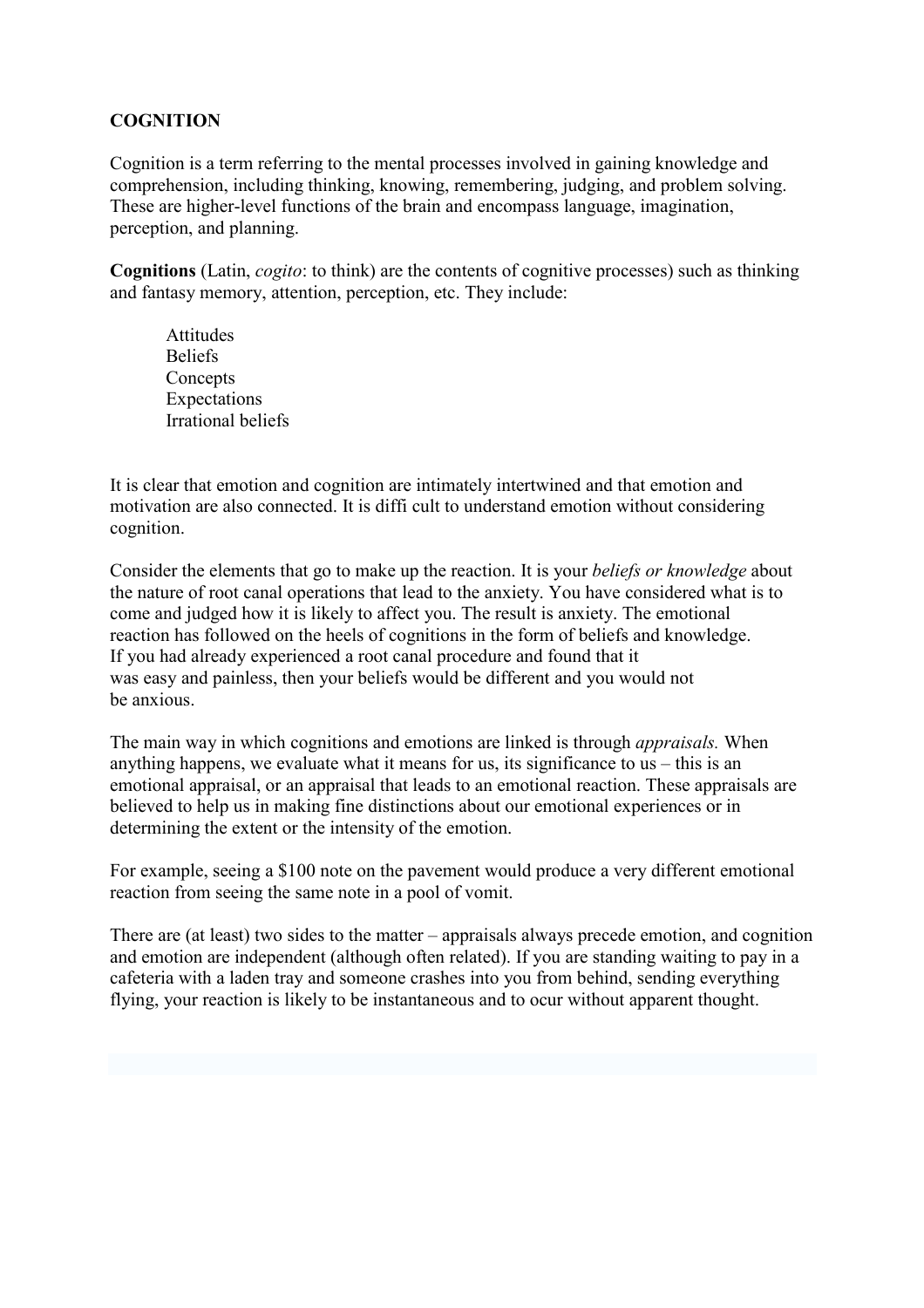# **MOTIVATION**

**Motivation** is a word used to refer to the reason or reasons for engaging in a particular behavior, especially human behavior as studied in psychology and neuropsychology. These reasons may include basic needs such as food or a desired object, goal, state of being, or ideal.

# *Physiological motivation*

Basic physiological needs for food drink sleep and activity etc have to be met on a regular basis:

Exploratory behavior Hunger as motivation Sex drive Thirst as motivation

*Cognitive motivation*  Achievement, ambitions

*Social motivation*  Affiliation motivation

# **Types of motivation**

Intrinsic motivation is when people engage in an activity, without obvious external incentives, such as a hobby.

Extrinsic motivation is when people engage in an activity for external rewards and monetary incentives

# **Instinct X Motivation**

Instinct theory= Freud asserted that human behavior could be explained by two major instincts: the instinct to survive (such as a drive for sexual reproduction) and the instinct to avoid death, which causes aggression.

Theory of drives= a driving force originates from a natural need, like thirst. Lack of food causes chemical changes in the blood, which causes the need for food, which stimulates the organism to look for food.

#### Motivation

Incentives can be better understood as an interaction between external inputs and needs of an organism. An example is a beautiful display with cakes and pastry, which can make you feel hungry even after dinner. The drive does not originate from a an internal need, but is triggered by an external input.

The organism will seek for positive incentives and will avoid negative incentives. For a thirsty animal, water will be a positive incentive to drink. However, it will avoid painful situations.

#### **Factors affecting motivated performance**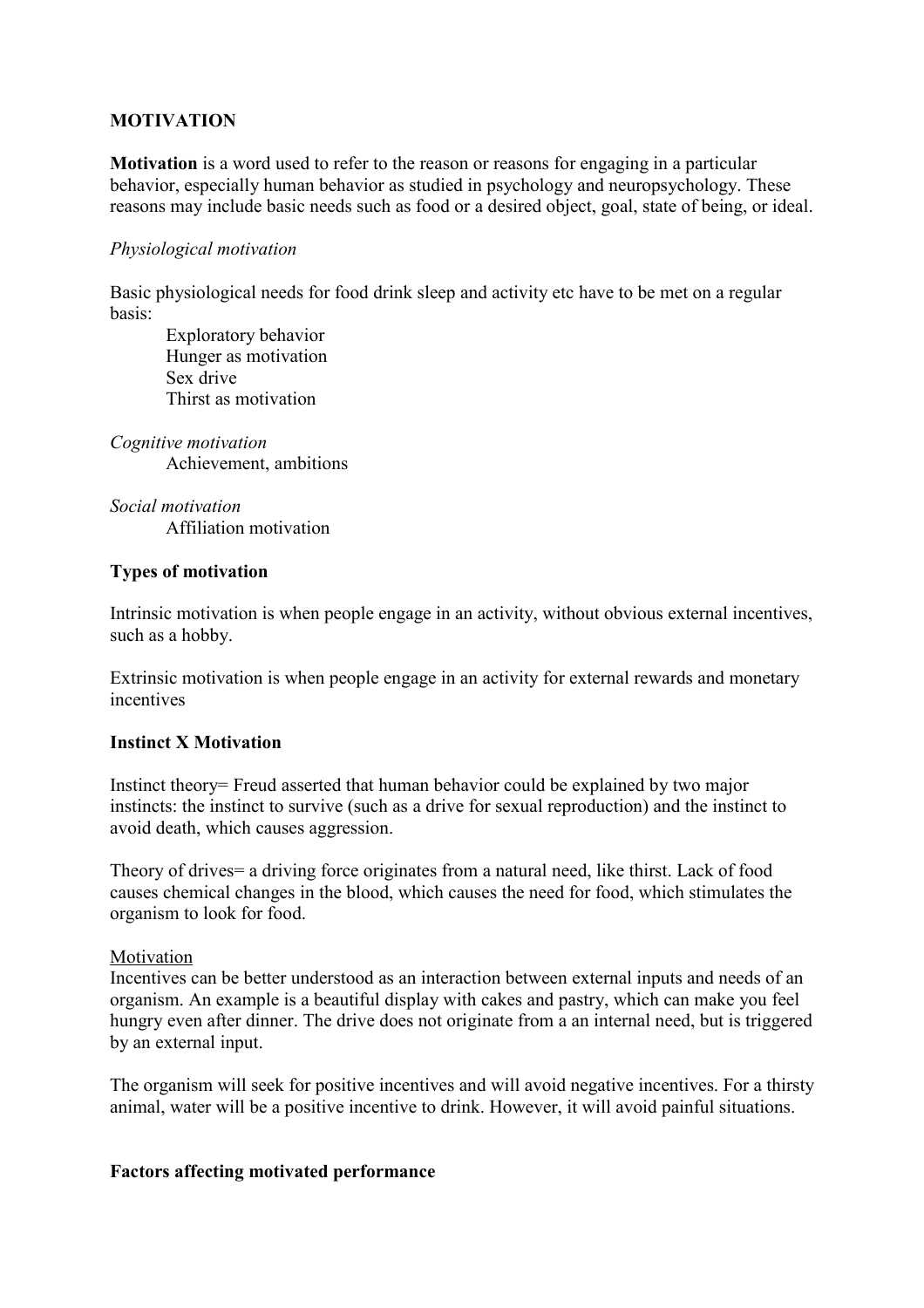A number of factors can modify the effects of motivation:

Aptitude Commitment Delay of gratification Enthusiasm Fear of success Intention Motivation training Persistence Planned behavior Preference Procrastination Temptation

# **Abraham Maslow (1970) Hierarchy of Needs**

Maslow believed that humans have specific needs that must be met and that if lower level needs go unmet, we can not possible strive for higher level needs. The Hierarchy of Needs shows that at the lower level, we must focus on basic issues such as food, sleep, and safety. Without food, without sleep, how could we possible focus on the higher level needs such as respect, education, and recognition?



Need for food, water, shelter, oxygen, and sleep

# **Maslow's Hierarchy of Needs**